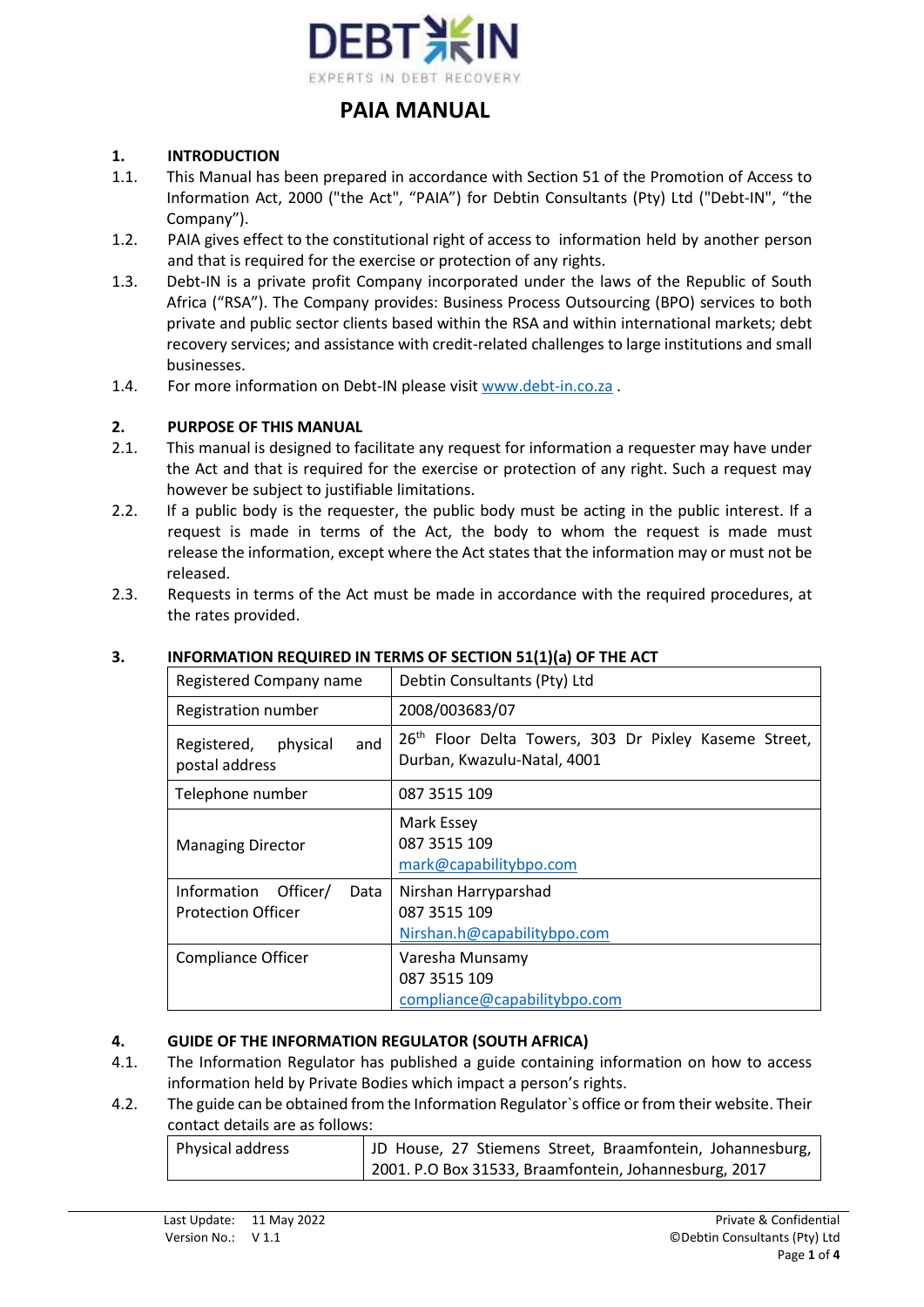

| Telephone number | +27 10 023 5200                |
|------------------|--------------------------------|
| Email address    | enquiries@inforegulator.org.za |
| Website          | www.inforegulator.org.za       |

### **5. TYPES OF RECORDS HELD**

5.1. Records are held and made available in terms of the following legislation:

| Basic Conditions of Employment Act 75 of<br>1997 | Occupational Health and Safety Act 85 of<br>1993 |
|--------------------------------------------------|--------------------------------------------------|
| <b>Broad-Based Black Economic</b>                | Promotion of Access to Information Act 2 of      |
|                                                  |                                                  |
| Empowerment Act 53 of 2003                       | 2000                                             |
| Companies Act 71 of 2008                         | Promotion of Equality and Prevention of          |
|                                                  | Unfair Discrimination Act 4 of 2000              |
| Compensation for Occupational Injuries and       | Protection of Personal Information Act 4 of      |
| Diseases Act 130 of 1993                         | 2013                                             |
| Copyright Act 98 of 1978                         | Skill Development Levies Act 9 of 1999           |
| Electronic Communications Act 36 of 2005         | Skills Development Act 97 of 1998                |
| Electronic Communications and                    | Tax Administration Act 28 of 2011                |
| Transactions Act 25 of 2002                      |                                                  |
| Employment Equity Act 55 of 1998                 | Tax Administration Laws Amendment Act 44         |
|                                                  | of 2014                                          |
| Financial Intelligence Centre Act 38 of 2001     | Trade Marks Act 194 of 1993                      |
| Income Tax Act 58 of 1962                        | Unemployment Insurance Act 63 of 2001            |
| <b>Intellectual Property Laws Amendments Act</b> | Unemployment Insurance Contributions Act         |
| 38 of 1997                                       | 4 of 2002                                        |
| Labour Relations Act 66 of 1995                  | Value Added Tax Act 89 of 1991                   |
| National Credit Act 34 of 2005                   | Any other applicable legislation                 |

# 5.2. Records that are freely available

The Minister may publish a Notice in the Government Gazette describing records which are freely available. As of the date of this Manual, no such Notice has been published that applies to Debt-IN.

#### 5.3. Other records held

The following other records are held:

# 5.3.1 Personnel Records

"Personnel" refers to any person who works for or provides services to or on behalf of the Company and receives or is entitled to receive remuneration and any other person who assists in carrying out or conducting the business of the Company. This includes, without limitation, directors (executive and non-executive), all permanent, temporary, and part-time staff, as well as prospective employees and contract workers.

- Personal records provided by personnel.
- Records provided by a third party relating to personnel.
- Conditions of employment and other personnel-related contractual and quasi-legal records.
- Internal evaluation records and other internal records.
- Correspondence relating to personnel.
- Training schedules and material.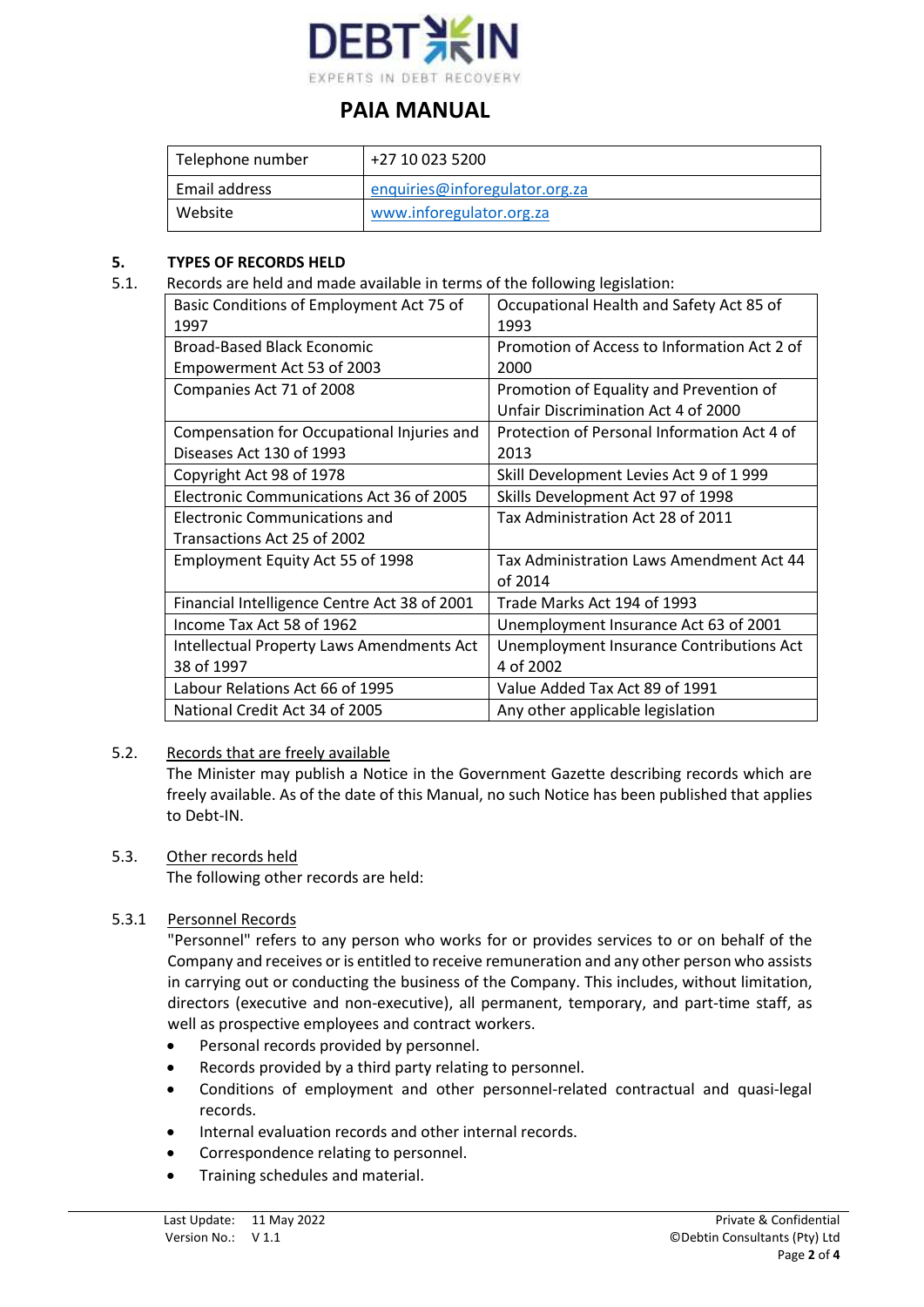

#### 5.3.2 Customer Related Records

A "customer" refers to any natural or juristic entity that receives services from the Company and includes all prospective customers.

- Records provided by a customer
- Records provided by a third party
- Records generated by or within the Company relating to its customers, including transactional records.

#### 5.3.3 Company Records

- Financial records
- Operational records
- Databases
- Information Technology
- Marketing records

#### 5.3.4 Internal Correspondence

Records including but not limited to the Company's affairs:

- Product records
- Statutory records
- Internal Policies and Procedures
- Records held by officials of the institution.

#### 5.3.5 Other Party Records

- Personnel, website users, customer or private body records which are held by another party, as opposed to the records held by the Company itself.
- Records held by the Company pertaining to other parties, including without limitation, financial records, correspondence, contractual records, records provided by the other party, and records third parties have provided about the contractors/suppliers/vendors.
- The Company may possess records pertaining to other parties, including without limitation contractors, suppliers, subsidiary/holding/sister companies, joint venture companies, and service providers. Alternatively, such other parties may possess records that can be said to belong to the Company.

#### 5.4. Records automatically available

The following categories of records are automatically available for inspection, purchase or photocopying and do not need to be requested this information in terms of PAIA. These documents can be obtained from our information officer.

- Newsletters
- Booklets
- Pamphlets / Brochures
- Other literature intended for public viewing

### **6. GROUNDS FOR REFUSAL**

In terms of the Act justifiable grounds exist for an entity to refuse or limit access to information. Grounds for refusal include, but are not only limited to these, are:

- Personal information relating to individuals
- Certain types of commercial information
- Information that is deemed confidential